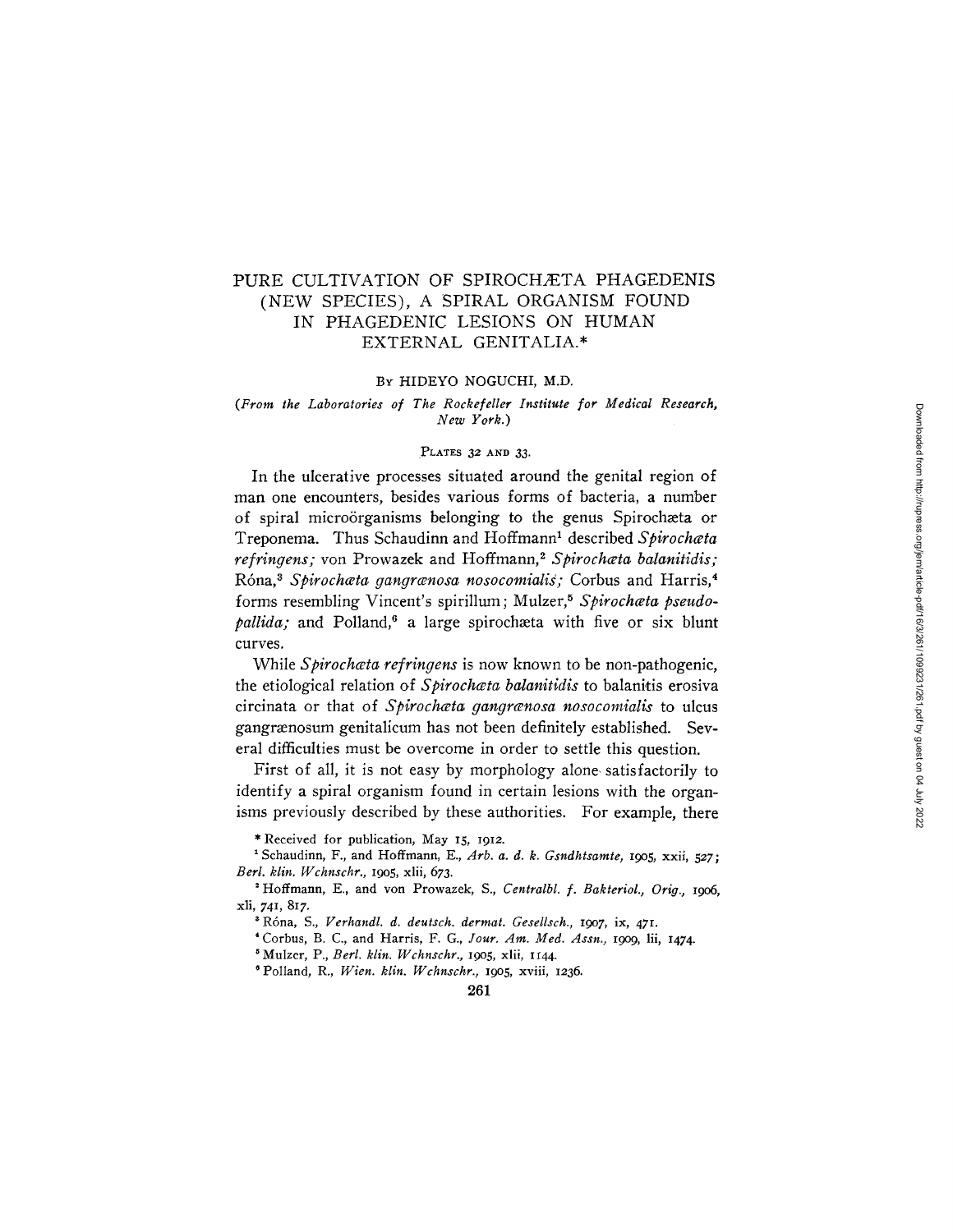are certain investigators<sup> $7$ </sup> who fail to recognize any essential morphological differences between Spirochata refringens and Spiro*chæta balanitidis,* while others<sup>8</sup> hold that there are at least four distinct varieties which were indiscriminately described under the name of *Spirochata refringens*. From this it is easily seen how difficult it is to establish the etiological relation of any one of those organisms to a given definite pathological condition with which it is associated.

The second difficulty is that up to the present we have been unable to isolate these organisms in pure culture and have, therefore, been unable to determine their pathogenicity. The same lack of clearness surrounds the organism of Róna and those of the others. It appears that only a systematic cultural study of all these organisms can clear up the situation and it is for this reason that I describe in this article a spiral organism that has been isolated and grown in pure culture from a rather slowly progressing phagedenic lesion on the external genitalia of a woman.

*Material and Cultivation.--The* entire left labium showed an enormous swelling with induration, redness, and slight edema. The surface was moist with a seropurulent discharge from the vagina. In the center of the indurated region was an ulcer two by four centimeters and this was covered along its thickened edge with whitish serofibrinous matter. When touched, the ulcer was painful and it bled readily. The lesion had been present for about ten days and was increasing slowly in area. Under local anesthesia a portion of the ulcerated tissue was removed and used for the cultivation experiments.

The tissue thus obtained was rinsed thoroughly in sodium citrate saline solution and then ground in a sterile mortar by adding a fresh lot of citrate solution. In the resulting emulsion, the darkfield microscope revealed numerous irregularly wavy organisms which had a motility of their own that was slow but unmistakable. The length of the spirochætæ varied between four and thirty

Rille, *Miinchen. reed. Wchnschr.,* 19o5, lii, *1377* ; Kraus, A., *Arch. f. Dermat. u. Syph.,* 19o6, lxxx, 255.

<sup>&</sup>lt;sup>8</sup> Eitner, E., München. med. Wchnschr., 1907, liv, 770; Richards, G. M. O., and Hunt, L., *Lancet,* 19o6, i, 667.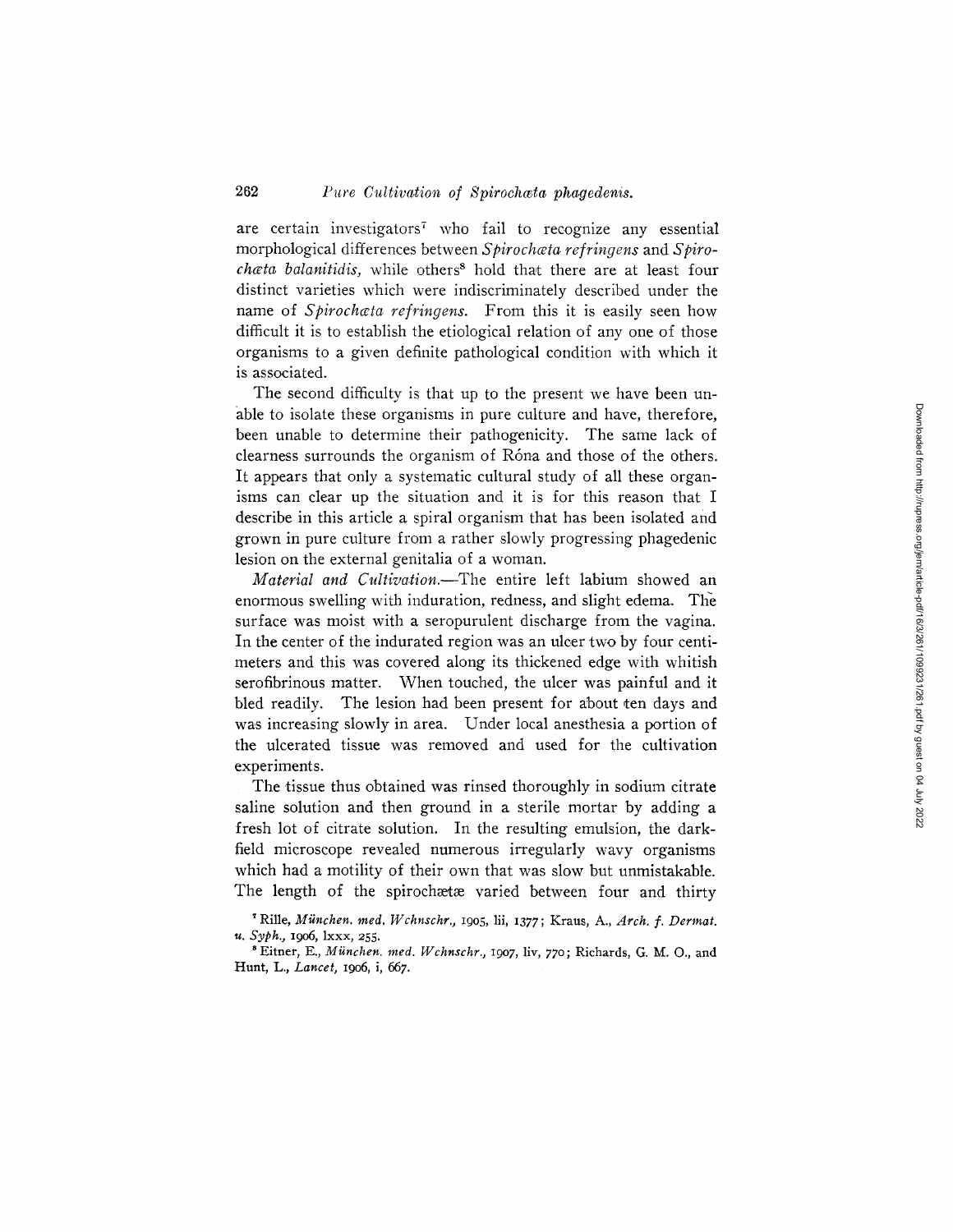## *Hideyo Noguchi.* 263

microns, but was usually about fifteen microns ; the width was about o.75 of a micron. The number of waves varied greatly, some having as many as eight and others only one or two, and some were almost straight. The wave length also varied greatly in different spirochætæ. Very frequently the organism took the form of the interrogation point. The ends were definitely pointed although not sharply drawn out. The short spirochata bent their bodies very slowly almost to a semicircle and then stretched out suddenly with a whipping motion. Some forms moved the terminal portion of the body to the left and right very much as an earth worm moves its head. The organisms were stained by Giemsa's stain, but did not retain the Gram stain.

The cultivation experiments with the material described above were carried out by means of a special medium and procedure described by me<sup>9</sup> for obtaining pure cultures of *Treponema pallidum*, *Treponema mucosum,* and *Spirochceta refringens* directly from contaminated human materials. Briefly stated, a number of ascitic agar tissue tubes were inoculated with the emulsion by means of a sterile capillary pipette. After inoculation the tubes were covered with sterile paraffin oil and incubated at  $37^{\circ}$  C. After a few days the stab canals of these tubes were filled up with the dense whitish colonies of the bacteria (chiefly staphylococci), but the rest of the agar column remained perfectly clear. At the end of one week some tubes commenced to show a very faint haze at various points along the stab canal, suggesting a colony of the pallidum. The intensity and size of the haze gradually increased, until, after about two weeks, there was an unmistakable growth of some organism. I left the tubes undisturbed for four weeks and then examined them to determine the cause of this hazy appearance. When the hazy portion of the media was taken out with a capillary pipette and examined under the dark-field microscope it showed a mass of rather heavy spiral organisms and a large number of round refractive bodies. Some of the organisms still showed distinct, apparently normal outlines, while others were granular and partly disintegrated. The round bodies were doubtless derived from the breaking up of these partly disintegrated

<sup>9</sup> Noguchi, H., *Jour. Exper. Med.*, 1912, xv, 90, 466.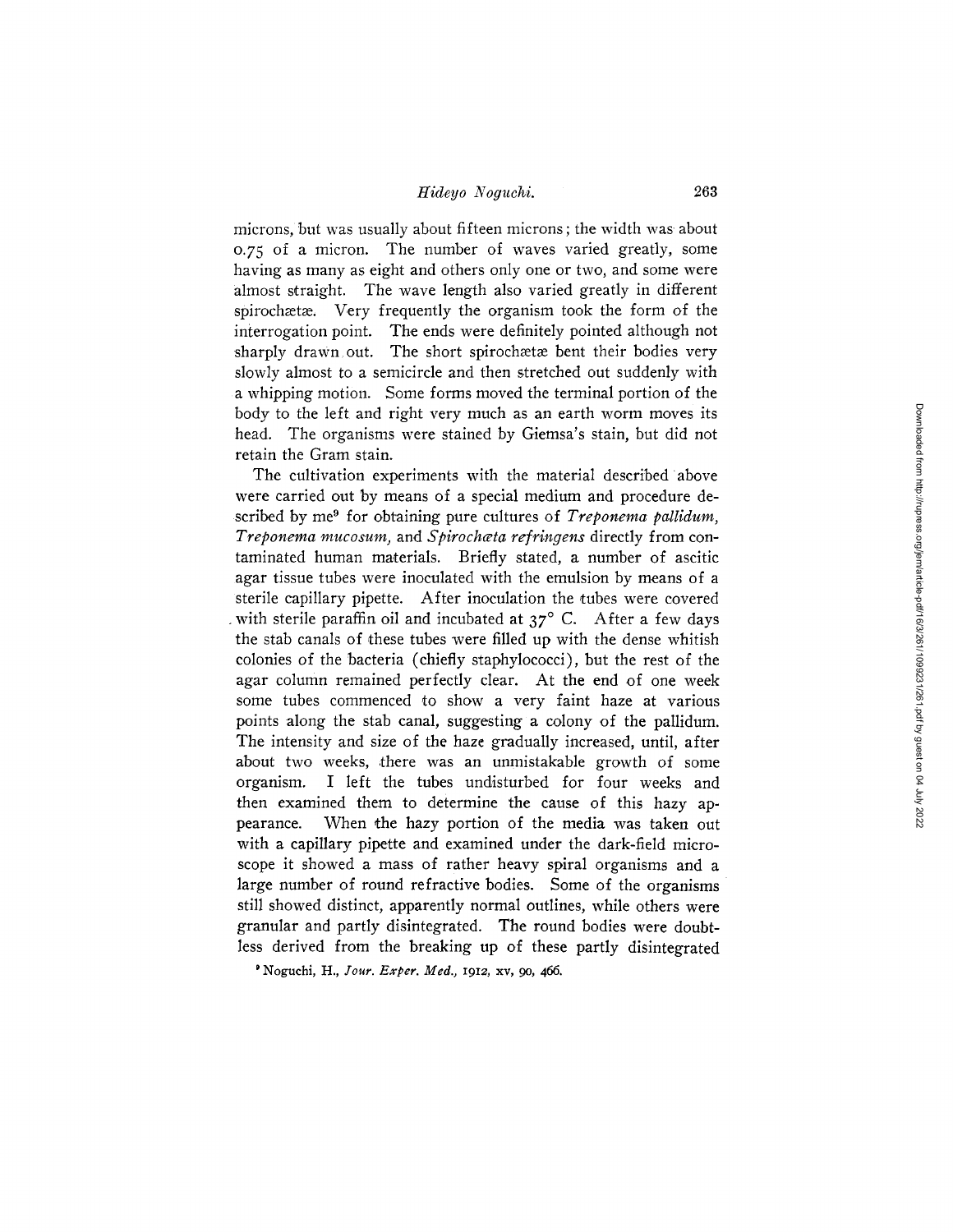## 264 *Pure Cultivation of Spirochosta phagedenis.*

forms. Transplants were made at once to a series of fresh culture tubes (ascitic agar tissue medium) in order to purify the culture. After several successive transplants a pure culture of the organism was finally obtained, and during the ten months that have elapsed since its purification the culture has passed through twenty subcultures.

*Properties of Pure Cultures.--In* the ascitic agar tissue medium a faint haze appears around the tissue within forty-eight hours and gradually extends upwards. The density of the growth increases, and within ten days it can be recognized without difficulty (figure I). The organisms grow at  $37^{\circ}$  C., but not at  $15^{\circ}$  C. The strain is still transplantable after having been cultivated for three months at  $37^\circ$  C.

The length of different organisms varies considerably. In young cultures the majority of the spirochætæ measure ten to fifteen microns and show only one or two waves (figures 2, 3, 4, and 5). In old cultures many organisms attain a length of twenty to thirty microns, and the waves are more distinct and numerous (figure 6). The curvature and alternation of the waves are very irregular, and the changes in form are very gradual (figures  $7, 8$ , and  $9$ ). The. width of the body measures about 0.7 to 0.8 of a micron and is not always uniform throughout the entire length. In a long form there may be seen a nodular swelling and constriction at the middle or at each third of the body. The organisms usually have ends that are fairly pointed, although they may end obtusely. Young forms are frequently straight, but they may bend their bodies into parabolic curves, and then suddenly straighten out again. They also have a sluggish forward movement like that of a creeping worm. The terminal portion of the body is quite flexible and is moved like a feeler. Longer individuals are less motile. There is no flagellum, terminal projection, or undulating membrane. In a very old culture the majority of the organisms become granular and finally disintegrate into small fragments. At the same time there appear a large number of spherical bodies measuring 1. 5 microns in diameter. These round bodies are often attached to the ends or the sides of short forms that are still well preserved (figures IO and II). When stained with Giemsa's solution these bodies show a small dot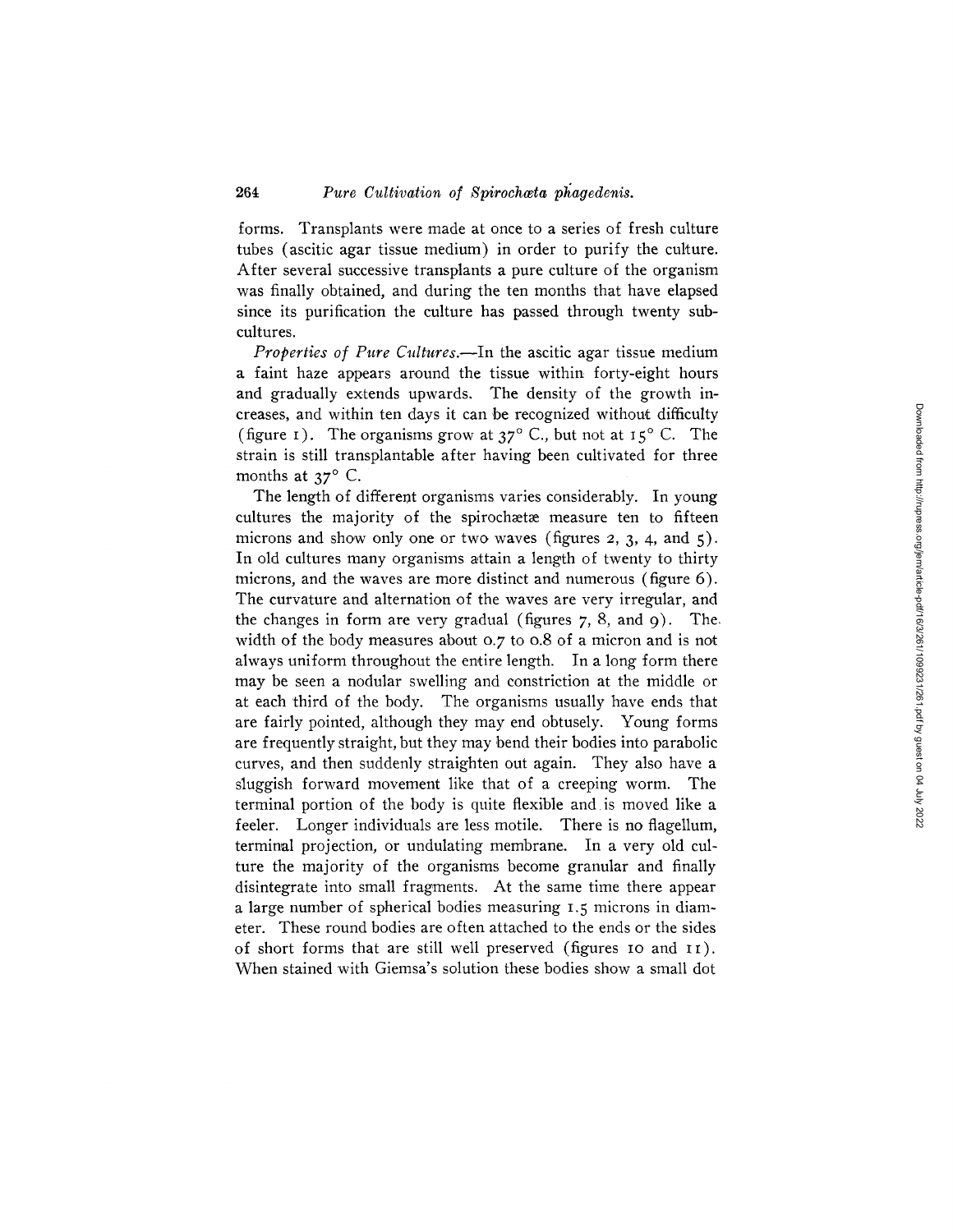## *Hideyo Noguchi.* 265

of chromatic material at one pole, but do not take the ordinary bacterial spore stains. Another interesting feature of the organisms is that, under certain undetermined cultural conditions, they produce during disintegration numerous round or ovoid bodies of varying sizes, some as large as three microns in diameter, scattered singly, in pairs, or in clusters (figure 12). At one side of the protoplasmic mass of these bodies a careful examination reveals the presence of a highly refractive spot. In some of the larger forms there are two of these spots. In certain cultures there were transitions between the spherical bodies and those that contain one or two highly refractive spots in their more solid appearing protoplasm. The highly refractive points of the latter take a deep red stain with Giemsa's solution. Forms were also observed which showed more or less irregular refraction in different parts of the spiral body. This was possibly due to cross-bar concentration of the chromatin before the granular segmentation of the organism. In a stained preparation these refractive portions take a deep nuclear stain.

The organism is difficult to stain with most anilin dyes and does not retain the Gram stain. With Giemsa's solution it stains red.

It is a strict anaerobe and requires for its growth the presence of fresh sterile tissue in the ascitic fluid agar (the serum of rabbit or sheep is unsuitable). The protein constituents of the tissue and ascitic fluid are not visibly altered through its growth, but a distinct putrefactive sour odor somewhat resembling butyric acid develops in the culture.

*Pathogenicity.--When* introduced intradermically into a *Macacus rhesus* monkey and into rabbits an acute inflammation follows within twenty-four hours, but the reaction subsides in about three days without causing an ulcerative process. In the testicles of rabbits it causes a temporary induration which disappears completely within forty-eight hours.

*Identification of the Organism.*-Since the recent investigations of Gonder,<sup>10</sup> Gross,<sup>11</sup> Schellack,<sup>12</sup> Novy,<sup>13</sup> von Prowazek,<sup>14</sup> Keys-

~\* Schellack, C., *Arb. a. d. k. Gsndhtsamte,* 19o8, xxvii, 364; 19o9, xxx, 351.

<sup>18</sup> Novy, F. G., and Knapp, R. E., *Jour. Infect. Dis.*, 1906, iii, 291.

<sup>&</sup>lt;sup>10</sup> Gonder, R., *Centralbl. f. Bakteriol., Orig.*, 1909, xlix, 190.

<sup>~1</sup> Gross, J., *Mitt. a. d. zo61. Station z. Napel,* 191o, xx, 41.

<sup>• 4</sup> yon Prowazek, S., *Centralbl. f. Bakteriol., Orig. ,* 19o8, xlvi, *229.*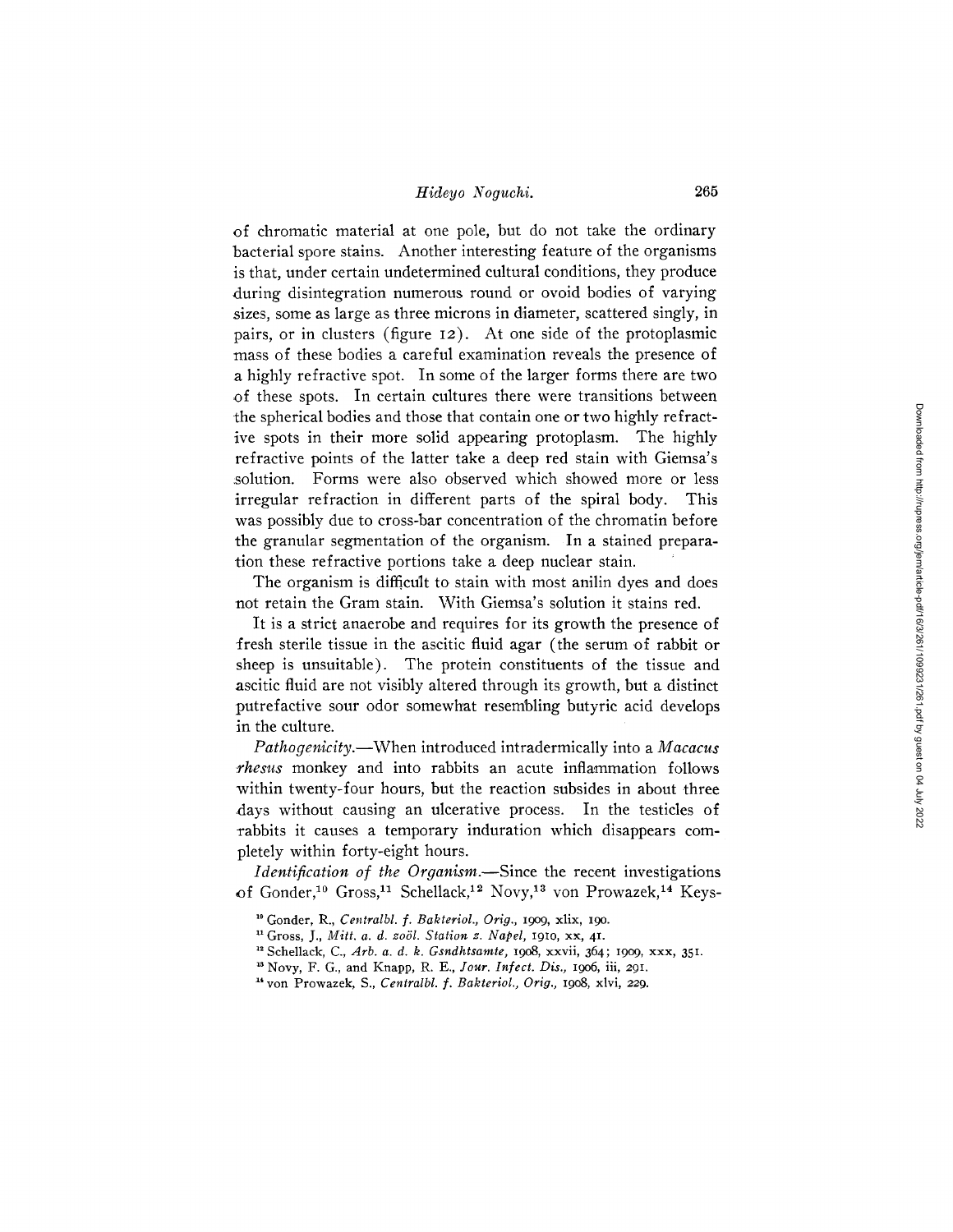## 266 *Pure Cultivation of Spirochata phagedenis.*

selitz,<sup>15</sup> Swellengrebel,<sup>16</sup> and others, the classification of a spiral organism has become considerably more difficult. These authorities have shown that typical spirochætæ may fail to possess all the characteristics formerly regarded as differentiating the spirochætæ from the spirilla; e. q., longitudinal fission, presence of an undulating membrane, absence of flagellum, etc.

In differentiating spirochætæ from spirilla, the importance once attributed to the mode of division has been still further decreased by the discovery of Schmeidlechner, $17$  that a group of bacilli multiplies by longitudinal division.

The flexibility of the body was also once considered to be characteristic of spirochætæ, but the organisms of the relapsing fevers  $(hitherto called spiroch $eta$  or spirilla indiscriminately) seem to have$ as much flexibility as any of the spirochætæ, and yet on account of the fact that they are supposed to divide transversely, they have been called spirilla by certain authorities  $(Now, <sup>18</sup>)$  Fraenkel,<sup>19</sup> Borrel,<sup>20</sup> Levaditi,<sup>21</sup> etc.).

It seems that spirochætæ, and some varieties of spirilla, have certain features that are possessed by the protozoa, and others that are characteristic of the bacteria. They occupy, therefore, an intermediary position between the protozoa and bacteria.

All the various spirochata that I have studied have shown features which are more highly differentiated than those seen in bacteria. For example, in most of the spirochaetae we observe during certain periods of their life the secretion of a small round body that stains like chromatin. The organisms often concentrate the chromatin material at one part of the body and then undergo a peculiar segmentation. The granules thus liberated seem to remain alive and at certain periods develop into spiral forms. Again, at

<sup>15</sup> Keysselitz, G., Arb. a. d. k. Gsndhtsamte, 1906, xxiii, 566.

<sup>16</sup> Swellengrebel, N. H., *Compt. rend. Soc. de biol.*, 1907, 1xii, 213; Ann. de *l'Inst. Pasteur, 19o7,* xxi, 448, *562; Centralbl. f. Bakterio'l., Orig.,* 19o9, Mix, 529. <sup>17</sup> Schmeidlechner, K., Ztschr. f. Geburtsh. u. Gynäk., 1905, lvi, 291.

<sup>18</sup> Novy, F. G., and Knapp, R. E., loc. cit.

<sup>19</sup> Fraenkel, C., *Berl. klin. Wchnschr.*, 1907, xliv, 681; Centralbl. f. Bakteriol., *Orig.,* 19o8, xlvii, 471; *Miinchen. reed. Wchnschr., 19o7,* liv, 2Ol.

20 Borrel, A., *Compt. rend. Soc. de biol.,* 19o6, lviii, I38.

22 Levaditi, C., *Ann. de l'Inst. Pasteur,* 19o6, xx, 593, *924.*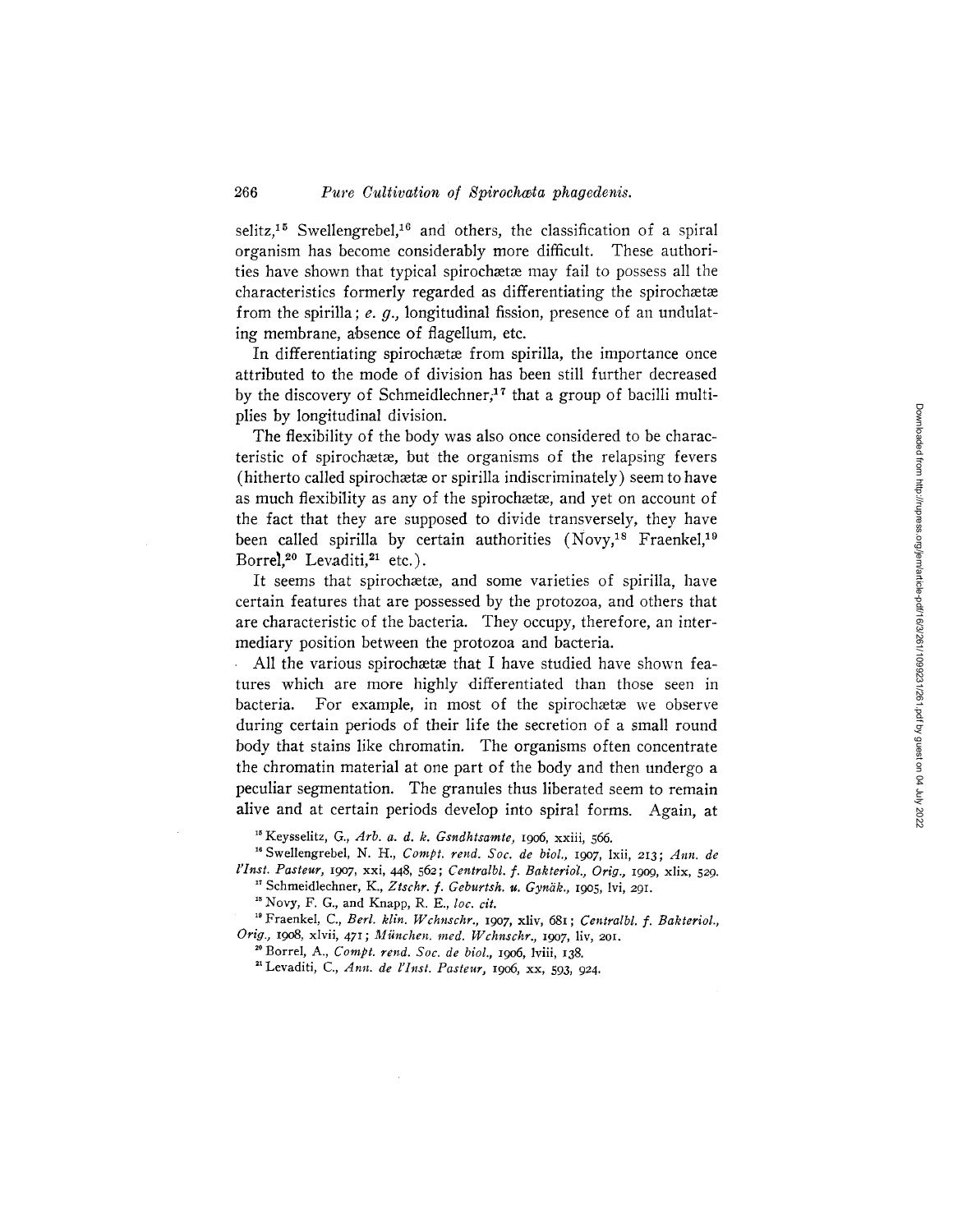## *Hideyo Noguchi.* 267

certain stages of their life some of the spirochætæ become banded or dotted with the chromatin substance.

These primitive nuclear phenomena and also the distinct differentiation of the cytoplasm of some species into ectoplasm and entoplasm appear to me sufficiently characteristic to hold these organisms together under the group of spirochætæ without classifying them either with the bacteria or with the protozoa. Upon the basis of the conception just outlined I place my organism among the spirochaetae, but should further investigation make it possible to distinguish between spiroehaetae and spirilla, and should it be evident that the organism is wrongly classified I should like to be permitted to correct the error.

Returning now to the question of whether the organism here described has been previously found by other investigators, it appears that the spirochætæ reported by Róna and Polland bear a certain resemblance to my organism and may possibly be identical with *it,* but I am not justified in concluding that this is the case, and to do so might be misleading; for if my spirochaeta is different, I should be giving wrong cultural and biological properties to their organism. In order to avoid such confusion I propose to call my organism *Spirochceta phagedenis,* a conventional name merely indicating its source, but not necessarily showing its etiological relation to the lesion. In the event that this particular organism is found constantly in the phagedenic ulcers on the external genitalia and not in other conditions, its etiological significance would be established. Through lack of material I have up to the present been unable to pursue this subject further.

#### CONCLUSIONS.

I. A hitherto undescribed spiral organism has been isolated in pure culture from a case of mild phagedenic ulcer on the external genitalia of a woman. For this organism the name *Spirochata phagedenis* is proposed.

*2. Spirochwta phagedenis* is a strict anaerobe and grows in the presence of fresh tissue in ascitic agar. It produces no apparent change in the media, but a somewhat offensive odor develops in the culture tube.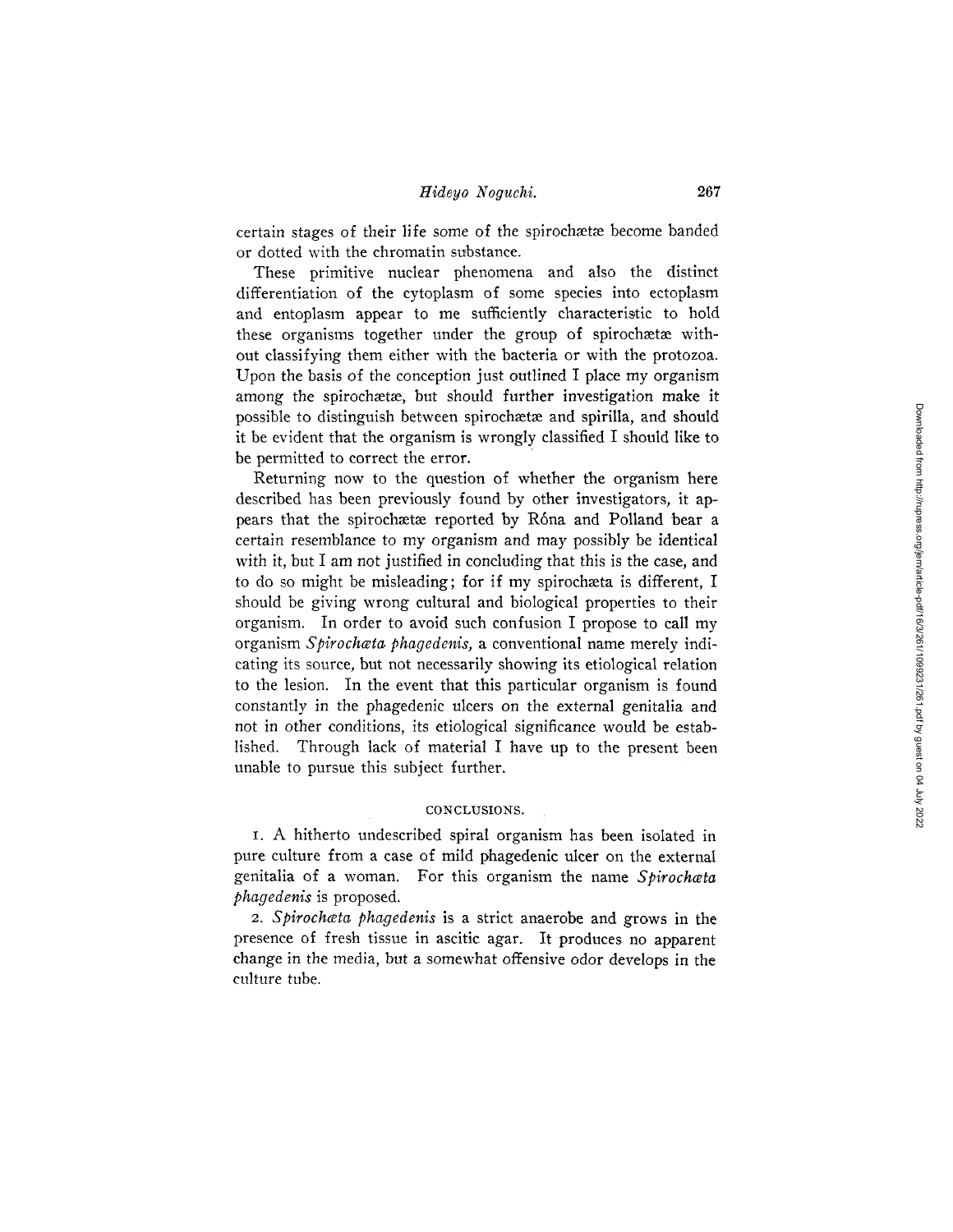# 268 **Pure Cultivation of Spirochata phagedenis.**

*3. Spirochceta phagedenis* incites a slight inflammatory reaction in the skin of a *Macacus rhesus* monkey and in the skin and testicles of rabbits.

4- Its etiological relation to the phagedenic lesions on the external genitalia has not yet been determined.

#### EXPLANATION OF PLATES.

#### PLATE 32.

FIC. I. A stab culture of *Spirochwta phagedenis* in ascitic agar tissue medium, three weeks old, at  $37^\circ$  C.

FIGS. 2 and 3. Smears from a pure culture, three weeks old, stained with Giemsa's solution.

#### PLATE 33.

The dark-field appearance of *Spirochata phagedenis* from pure cultures. FIGS. 4 and 5. Young forms with few waves.

FIG. 6. An average form with shallow, irregular curves.

FIGS. 7, 8, and 9. An entangled mass of organisms, with occasional sporelike spherical bodies.

FIGS. IO and II. Formation of spherical bodies which are seen still attached to the organisms or already in the free state.

FIG. 12. Plasma granules in an old culture.

FIo. I3. *Spirochcta refringens* from a pure culture (for comparison).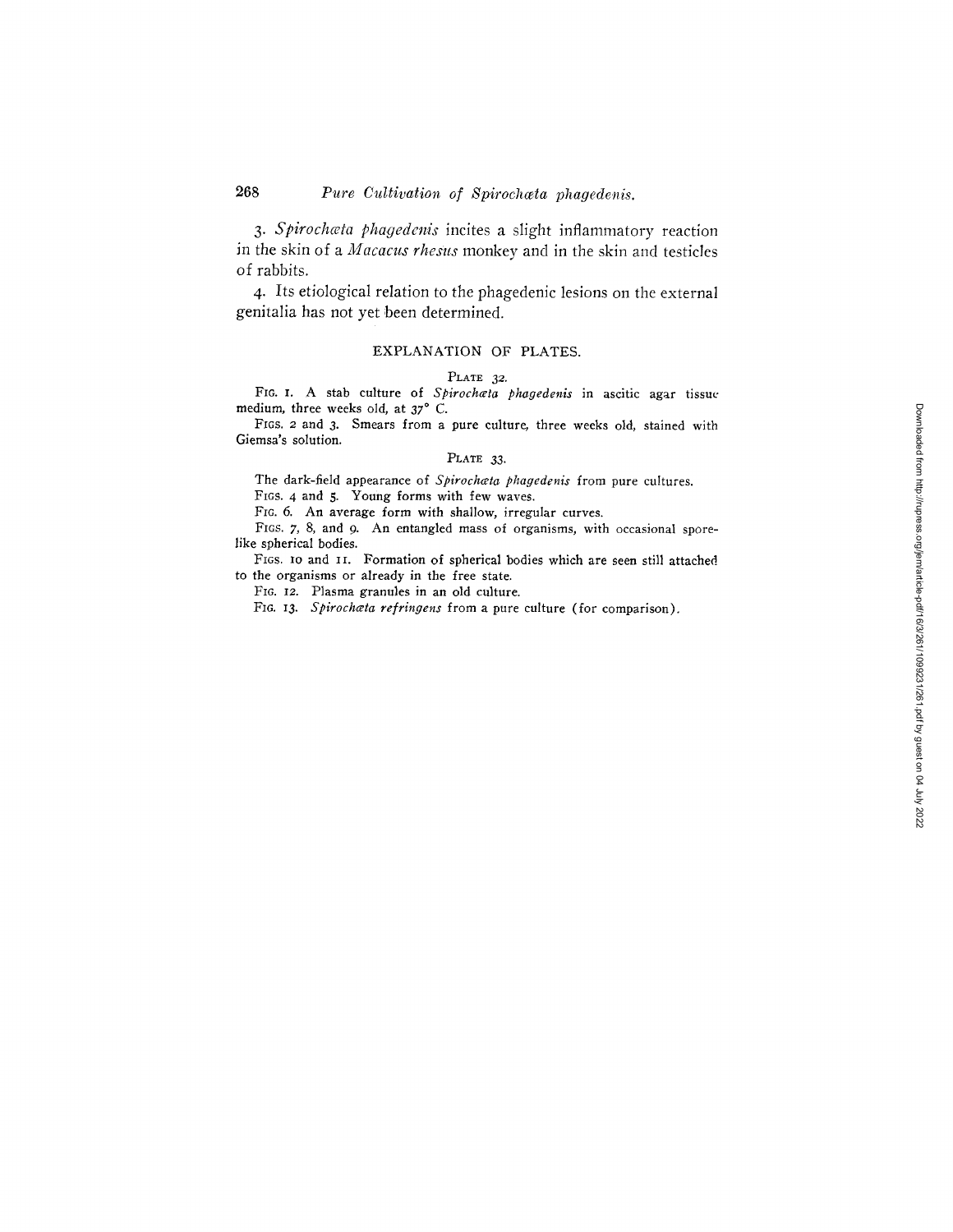